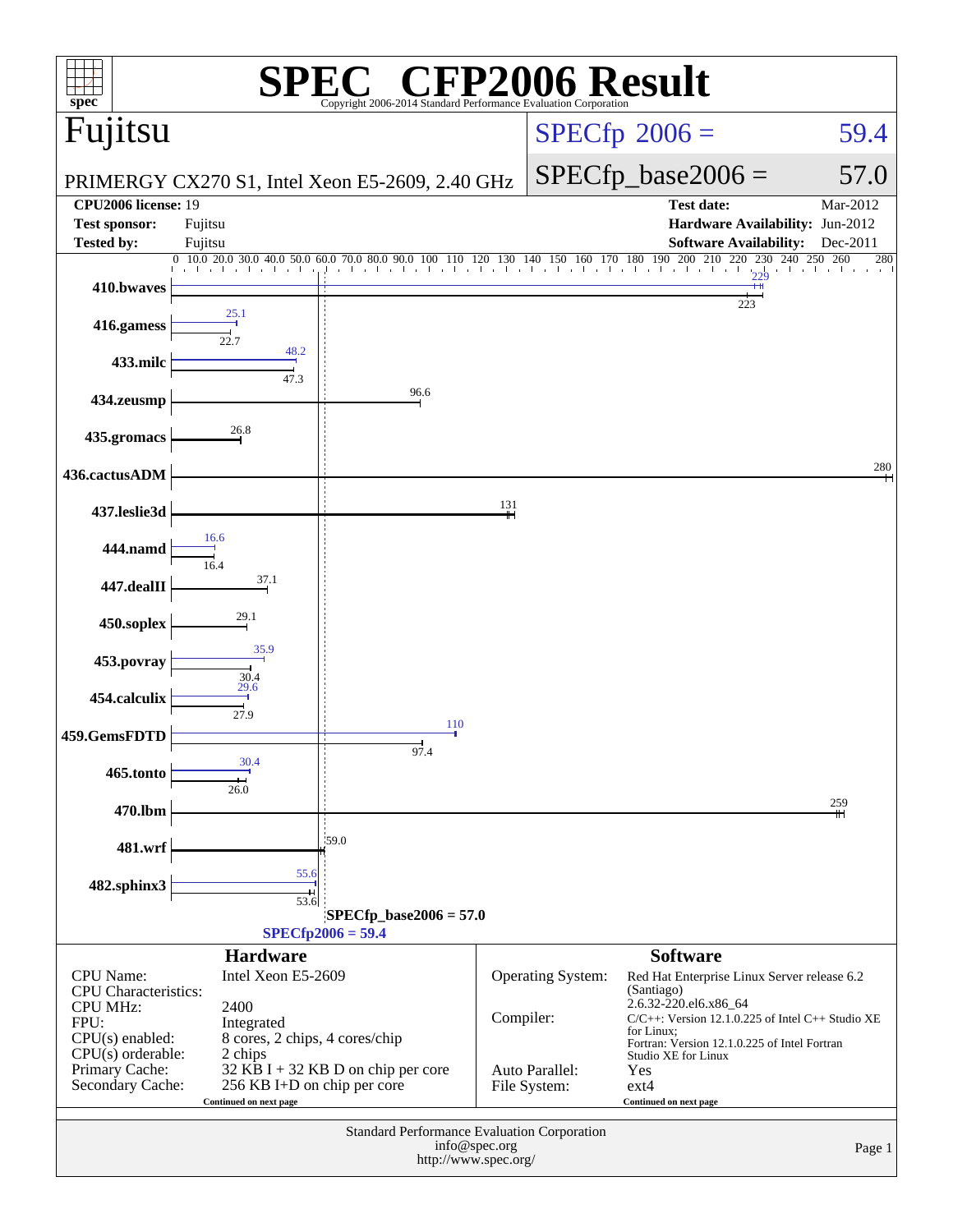| <b>SPEC CFP2006 Result</b><br>spec <sup>8</sup><br>Copyright 2006-2014 Standard Performance Evaluation Corporation |                |              |                                                            |       |                      |                   |                                               |                              |                             |                               |                |              |
|--------------------------------------------------------------------------------------------------------------------|----------------|--------------|------------------------------------------------------------|-------|----------------------|-------------------|-----------------------------------------------|------------------------------|-----------------------------|-------------------------------|----------------|--------------|
| Fujitsu                                                                                                            |                |              |                                                            |       |                      | $SPECfp2006 =$    |                                               |                              | 59.4                        |                               |                |              |
| PRIMERGY CX270 S1, Intel Xeon E5-2609, 2.40 GHz                                                                    |                |              |                                                            |       |                      |                   |                                               |                              | $SPECfp\_base2006 =$        |                               |                | 57.0         |
| <b>CPU2006</b> license: 19<br><b>Test date:</b>                                                                    |                |              |                                                            |       |                      |                   | Mar-2012                                      |                              |                             |                               |                |              |
| Hardware Availability: Jun-2012<br><b>Test sponsor:</b><br>Fujitsu                                                 |                |              |                                                            |       |                      |                   |                                               |                              |                             |                               |                |              |
| <b>Tested by:</b>                                                                                                  | Fujitsu        |              |                                                            |       |                      |                   |                                               |                              |                             | <b>Software Availability:</b> |                | Dec-2011     |
| L3 Cache:<br>Other Cache:                                                                                          |                | None         | 10 MB I+D on chip per chip                                 |       |                      |                   | <b>System State:</b><br><b>Base Pointers:</b> |                              | Run level 3 (multi-user)    |                               |                |              |
| Memory:                                                                                                            |                |              | 128 GB (16 x 8 GB 2Rx4 PC3L-12800R-11, ECC,                |       |                      |                   | Peak Pointers:                                | 64-bit<br>32/64-bit          |                             |                               |                |              |
| Disk Subsystem:                                                                                                    |                |              | running at 1067 MHz and CL7)<br>1 x SATA, 500 GB, 7200 RPM |       |                      |                   | Other Software:                               | None                         |                             |                               |                |              |
| Other Hardware:                                                                                                    |                | None         |                                                            |       |                      |                   |                                               |                              |                             |                               |                |              |
|                                                                                                                    |                |              |                                                            |       |                      |                   |                                               |                              |                             |                               |                |              |
|                                                                                                                    |                |              |                                                            |       | <b>Results Table</b> |                   |                                               |                              |                             |                               |                |              |
|                                                                                                                    |                |              | <b>Base</b>                                                |       |                      |                   |                                               |                              |                             | <b>Peak</b>                   |                |              |
| <b>Benchmark</b>                                                                                                   | <b>Seconds</b> | <b>Ratio</b> | <b>Seconds</b>                                             | Ratio | <b>Seconds</b>       | Ratio             | <b>Seconds</b>                                | <b>Ratio</b>                 | <b>Seconds</b>              | <b>Ratio</b>                  | <b>Seconds</b> | <b>Ratio</b> |
| 410.bwaves                                                                                                         | 60.8           | 223          | 60.8                                                       | 223   | 59.2                 | 229               | 59.4                                          | 229                          | 60.0                        | 226                           | 59.2           | 229          |
| 416.gamess                                                                                                         | 865            | 22.6         | 862                                                        | 22.7  | 863                  | 22.7              | 779                                           | 25.1                         | 779                         | 25.1                          | 777            | 25.2         |
| $433$ .milc                                                                                                        | 194            | 47.3         | 194                                                        | 47.3  | 194                  | 47.3              | 190                                           | 48.2                         | <b>190</b>                  | 48.2                          | 190            | 48.2         |
| 434.zeusmp                                                                                                         | 94.2           | 96.6         | 94.2                                                       | 96.6  | 94.2                 | 96.6              | 94.2                                          | 96.6                         | 94.2                        | 96.6                          | 94.2           | 96.6         |
| 435.gromacs                                                                                                        | 270            | 26.5         | 266                                                        | 26.8  | 264                  | 27.1              | 270                                           | 26.5                         | 266                         | 26.8                          | 264            | 27.1         |
| 436.cactusADM                                                                                                      | 42.7           | 280          | 43.1                                                       | 277   | 42.7                 | 280               | 42.7                                          | 280                          | 43.1                        | 277                           | 42.7           | 280          |
| 437.leslie3d                                                                                                       | 70.6           | 133          | 71.8                                                       | 131   | 72.2                 | 130               | 70.6                                          | 133                          | 71.8                        | 131                           | 72.2           | 130          |
| 444.namd                                                                                                           | 490            | 16.4         | 491                                                        | 16.4  | 490                  | 16.4              | 482                                           | 16.6                         | 482                         | 16.6                          | 482            | 16.6         |
| 447.dealII                                                                                                         | 308            | 37.1         | 308                                                        | 37.1  | 308                  | 37.1              | 308                                           | 37.1                         | 308                         | 37.1                          | 308            | 37.1         |
| $450$ .soplex                                                                                                      | 287            | 29.1         | 286                                                        | 29.1  | 287                  | 29.1              | 287                                           | 29.1                         | 286                         | 29.1                          | 287            | 29.1         |
| $453$ .povray                                                                                                      | 174            | 30.6         | 176                                                        | 30.3  | 175                  | 30.4              | 148                                           | 35.9                         | 149                         | 35.8                          | 148            | 35.9         |
| 454.calculix                                                                                                       | 295            | 28.0         | 296                                                        | 27.8  | 295                  | 27.9              | 279                                           | 29.6                         | 279                         | 29.6                          | 277            | 29.7         |
| 459.GemsFDTD                                                                                                       | 109            | 97.4         | 109                                                        | 97.2  | 109                  | 97.4              | 96.0                                          | 111                          | 96.6                        | 110                           | 96.4           | <b>110</b>   |
| 465.tonto                                                                                                          | 378            | 26.0         | 382                                                        | 25.8  | 342                  | 28.8              | 322                                           | 30.5                         | 324                         | 30.4                          | 327            | 30.1         |
| 470.1bm                                                                                                            | 53.2           | 258          | 52.6                                                       | 261   | 53.0                 | 259               | 53.2                                          | 258                          | 52.6                        | 261                           | 53.0           | 259          |
| 481.wrf                                                                                                            | 189            | 59.0         | 193                                                        | 57.8  | 189                  | 59.2              | 189                                           | 59.0                         | 193                         | 57.8                          | 189            | 59.2         |
| $482$ .sphinx $3$                                                                                                  | 364            | 53.5         | 353                                                        | 55.2  | 364                  | 53.6<br>$T = 1.1$ | 351<br>$\mathbf{1}$                           | 55.5<br>$\sim$ $\sim$ $\sim$ | 349<br>$\ddot{\phantom{a}}$ | 55.9                          | 350            | 55.6         |

Results appear in the [order in which they were run.](http://www.spec.org/auto/cpu2006/Docs/result-fields.html#RunOrder) Bold underlined text [indicates a median measurement.](http://www.spec.org/auto/cpu2006/Docs/result-fields.html#Median)

## **[Operating System Notes](http://www.spec.org/auto/cpu2006/Docs/result-fields.html#OperatingSystemNotes)**

 Stack size set to unlimited using "ulimit -s unlimited" Transparent Huge Pages enabled with: echo always > /sys/kernel/mm/redhat\_transparent\_hugepage/enabled

## **[Platform Notes](http://www.spec.org/auto/cpu2006/Docs/result-fields.html#PlatformNotes)**

### Standard Performance Evaluation Corporation [info@spec.org](mailto:info@spec.org) <http://www.spec.org/>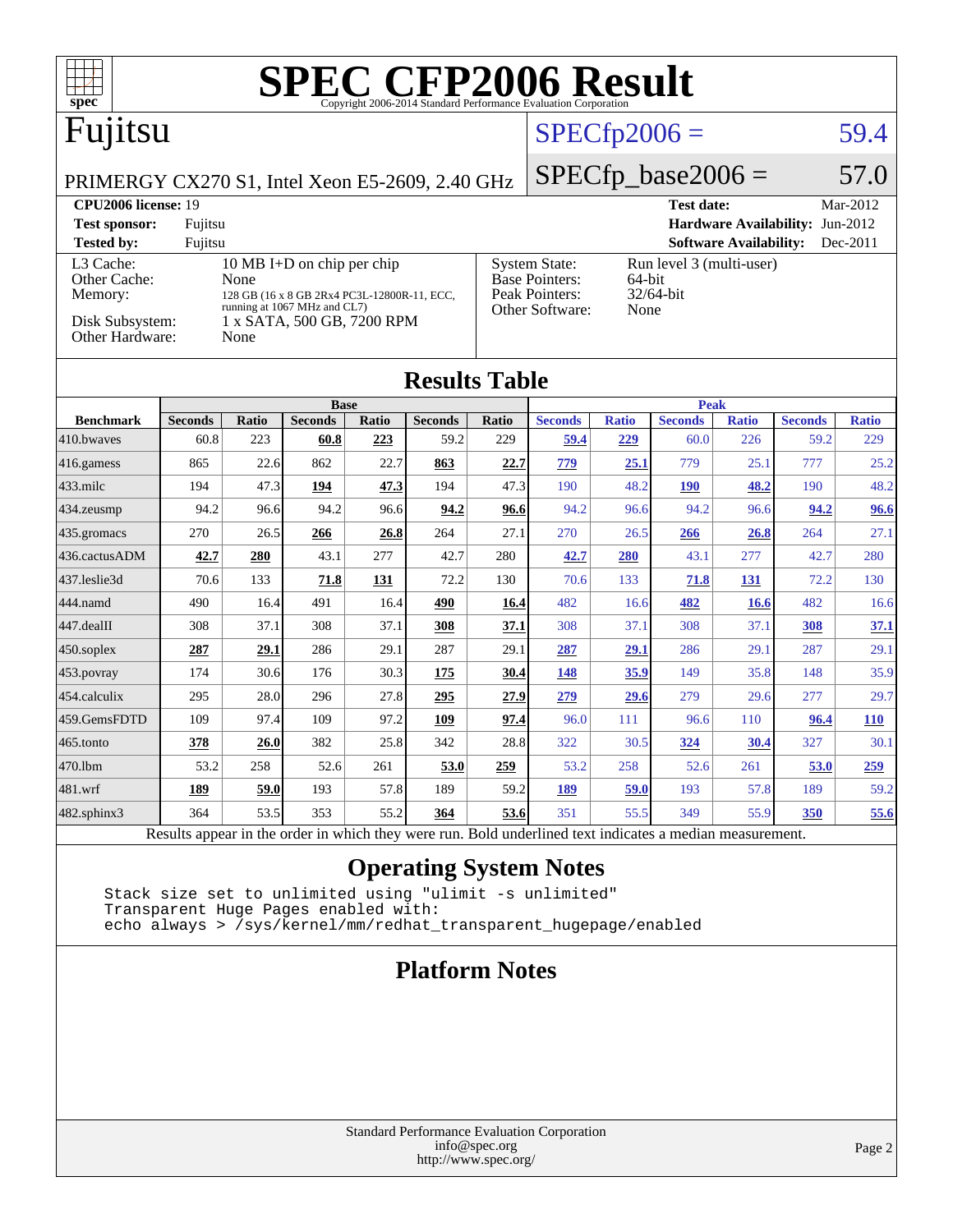

# **[SPEC CFP2006 Result](http://www.spec.org/auto/cpu2006/Docs/result-fields.html#SPECCFP2006Result)**

# Fujitsu

 $SPECfp2006 = 59.4$  $SPECfp2006 = 59.4$ 

PRIMERGY CX270 S1, Intel Xeon E5-2609, 2.40 GHz

 $SPECfp\_base2006 = 57.0$ **[CPU2006 license:](http://www.spec.org/auto/cpu2006/Docs/result-fields.html#CPU2006license)** 19 **[Test date:](http://www.spec.org/auto/cpu2006/Docs/result-fields.html#Testdate)** Mar-2012

**[Test sponsor:](http://www.spec.org/auto/cpu2006/Docs/result-fields.html#Testsponsor)** Fujitsu **[Hardware Availability:](http://www.spec.org/auto/cpu2006/Docs/result-fields.html#HardwareAvailability)** Jun-2012 **[Tested by:](http://www.spec.org/auto/cpu2006/Docs/result-fields.html#Testedby)** Fujitsu **[Software Availability:](http://www.spec.org/auto/cpu2006/Docs/result-fields.html#SoftwareAvailability)** Dec-2011

### **[General Notes](http://www.spec.org/auto/cpu2006/Docs/result-fields.html#GeneralNotes)**

Environment variables set by runspec before the start of the run:  $KMP$  AFFINITY = "granularity=fine, scatter" LD\_LIBRARY\_PATH = "/SPECcpu2006/libs/32:/SPECcpu2006/libs/64" OMP\_NUM\_THREADS = "8"

 Binaries compiled on a system with 1x Core i7-860 CPU + 8GB memory using RHEL5.5 This result was measured on the PRIMERGY CX250 S1. The PRIMERGY CX250 S1 and the PRIMERGY CX270 S1 are electronically equivalent. For information about Fujitsu please visit: <http://www.fujitsu.com>

**[Base Compiler Invocation](http://www.spec.org/auto/cpu2006/Docs/result-fields.html#BaseCompilerInvocation)**

[C benchmarks](http://www.spec.org/auto/cpu2006/Docs/result-fields.html#Cbenchmarks):  $-m64$ 

[C++ benchmarks:](http://www.spec.org/auto/cpu2006/Docs/result-fields.html#CXXbenchmarks) [icpc -m64](http://www.spec.org/cpu2006/results/res2012q3/cpu2006-20120620-23073.flags.html#user_CXXbase_intel_icpc_64bit_bedb90c1146cab66620883ef4f41a67e)

[Fortran benchmarks](http://www.spec.org/auto/cpu2006/Docs/result-fields.html#Fortranbenchmarks): [ifort -m64](http://www.spec.org/cpu2006/results/res2012q3/cpu2006-20120620-23073.flags.html#user_FCbase_intel_ifort_64bit_ee9d0fb25645d0210d97eb0527dcc06e)

[Benchmarks using both Fortran and C](http://www.spec.org/auto/cpu2006/Docs/result-fields.html#BenchmarksusingbothFortranandC): [icc -m64](http://www.spec.org/cpu2006/results/res2012q3/cpu2006-20120620-23073.flags.html#user_CC_FCbase_intel_icc_64bit_0b7121f5ab7cfabee23d88897260401c) [ifort -m64](http://www.spec.org/cpu2006/results/res2012q3/cpu2006-20120620-23073.flags.html#user_CC_FCbase_intel_ifort_64bit_ee9d0fb25645d0210d97eb0527dcc06e)

# **[Base Portability Flags](http://www.spec.org/auto/cpu2006/Docs/result-fields.html#BasePortabilityFlags)**

| 410.bwaves: -DSPEC CPU LP64<br>416.gamess: -DSPEC_CPU_LP64<br>433.milc: -DSPEC CPU LP64 |                                                                |
|-----------------------------------------------------------------------------------------|----------------------------------------------------------------|
| 434.zeusmp: -DSPEC_CPU_LP64                                                             |                                                                |
| 435.gromacs: -DSPEC_CPU_LP64 -nofor_main                                                |                                                                |
| 436.cactusADM: - DSPEC CPU LP64 - nofor main                                            |                                                                |
| 437.leslie3d: -DSPEC CPU LP64                                                           |                                                                |
| 444.namd: - DSPEC CPU LP64                                                              |                                                                |
| 447.dealII: -DSPEC CPU LP64                                                             |                                                                |
| 450.soplex: -DSPEC_CPU_LP64                                                             |                                                                |
| 453.povray: -DSPEC_CPU_LP64                                                             |                                                                |
| 454.calculix: - DSPEC CPU LP64 - nofor main                                             |                                                                |
| 459. GemsFDTD: - DSPEC CPU LP64                                                         |                                                                |
| 465.tonto: - DSPEC CPU LP64                                                             |                                                                |
| 470.1bm: - DSPEC CPU LP64                                                               |                                                                |
|                                                                                         | 481.wrf: -DSPEC_CPU_LP64 -DSPEC_CPU_CASE_FLAG -DSPEC_CPU_LINUX |
| 482.sphinx3: -DSPEC_CPU_LP64                                                            |                                                                |
|                                                                                         |                                                                |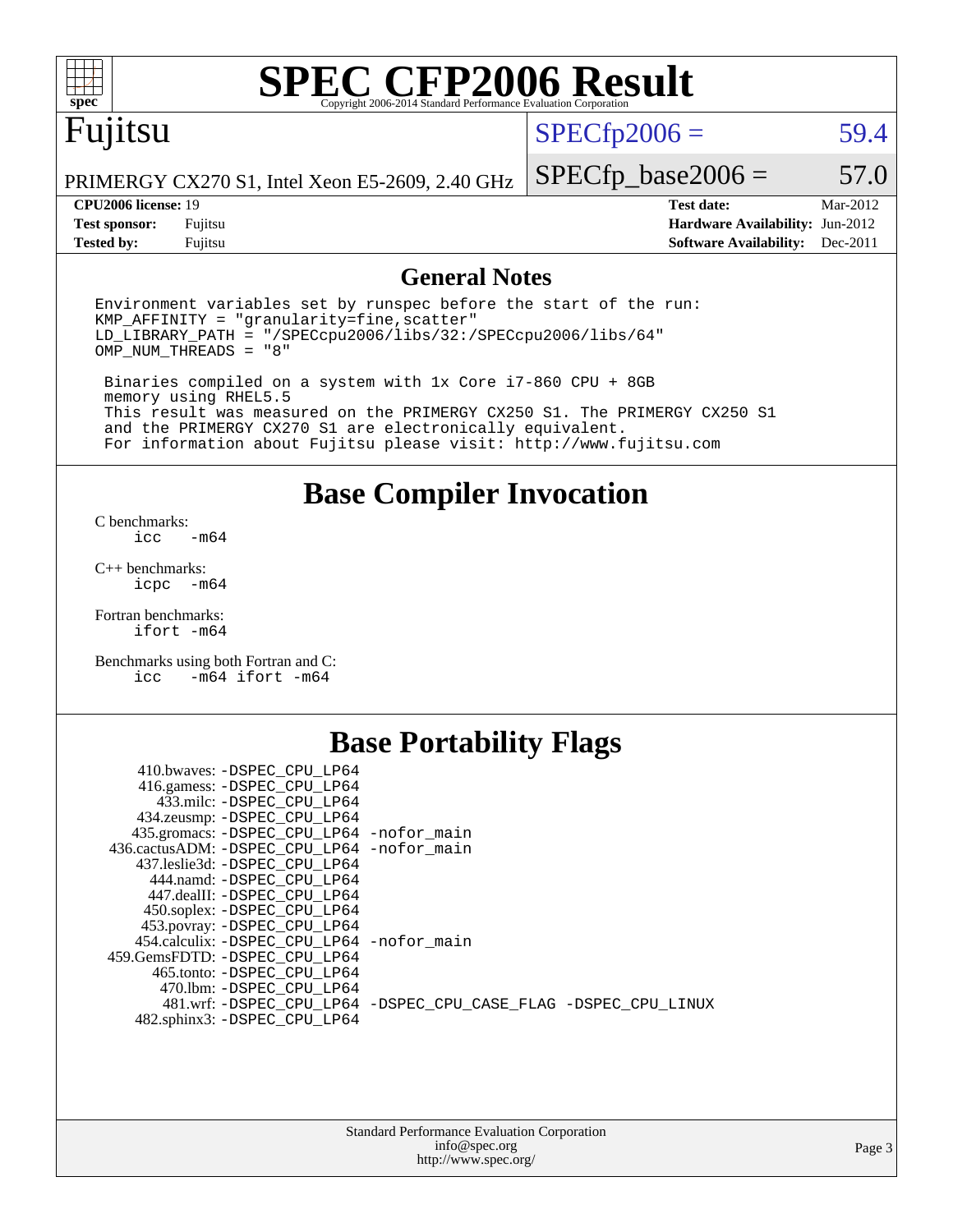

# **[SPEC CFP2006 Result](http://www.spec.org/auto/cpu2006/Docs/result-fields.html#SPECCFP2006Result)**

# Fujitsu

 $SPECTp2006 = 59.4$ 

PRIMERGY CX270 S1, Intel Xeon E5-2609, 2.40 GHz

**[Test sponsor:](http://www.spec.org/auto/cpu2006/Docs/result-fields.html#Testsponsor)** Fujitsu **[Hardware Availability:](http://www.spec.org/auto/cpu2006/Docs/result-fields.html#HardwareAvailability)** Jun-2012 **[Tested by:](http://www.spec.org/auto/cpu2006/Docs/result-fields.html#Testedby)** Fujitsu **[Software Availability:](http://www.spec.org/auto/cpu2006/Docs/result-fields.html#SoftwareAvailability)** Dec-2011

 $SPECTp\_base2006 = 57.0$ **[CPU2006 license:](http://www.spec.org/auto/cpu2006/Docs/result-fields.html#CPU2006license)** 19 **[Test date:](http://www.spec.org/auto/cpu2006/Docs/result-fields.html#Testdate)** Mar-2012

# **[Base Optimization Flags](http://www.spec.org/auto/cpu2006/Docs/result-fields.html#BaseOptimizationFlags)**

[C benchmarks](http://www.spec.org/auto/cpu2006/Docs/result-fields.html#Cbenchmarks): [-xAVX](http://www.spec.org/cpu2006/results/res2012q3/cpu2006-20120620-23073.flags.html#user_CCbase_f-xAVX) [-ipo](http://www.spec.org/cpu2006/results/res2012q3/cpu2006-20120620-23073.flags.html#user_CCbase_f-ipo) [-O3](http://www.spec.org/cpu2006/results/res2012q3/cpu2006-20120620-23073.flags.html#user_CCbase_f-O3) [-no-prec-div](http://www.spec.org/cpu2006/results/res2012q3/cpu2006-20120620-23073.flags.html#user_CCbase_f-no-prec-div) [-static](http://www.spec.org/cpu2006/results/res2012q3/cpu2006-20120620-23073.flags.html#user_CCbase_f-static) [-parallel](http://www.spec.org/cpu2006/results/res2012q3/cpu2006-20120620-23073.flags.html#user_CCbase_f-parallel) [-opt-prefetch](http://www.spec.org/cpu2006/results/res2012q3/cpu2006-20120620-23073.flags.html#user_CCbase_f-opt-prefetch) [-ansi-alias](http://www.spec.org/cpu2006/results/res2012q3/cpu2006-20120620-23073.flags.html#user_CCbase_f-ansi-alias) [C++ benchmarks:](http://www.spec.org/auto/cpu2006/Docs/result-fields.html#CXXbenchmarks) [-xAVX](http://www.spec.org/cpu2006/results/res2012q3/cpu2006-20120620-23073.flags.html#user_CXXbase_f-xAVX) [-ipo](http://www.spec.org/cpu2006/results/res2012q3/cpu2006-20120620-23073.flags.html#user_CXXbase_f-ipo) [-O3](http://www.spec.org/cpu2006/results/res2012q3/cpu2006-20120620-23073.flags.html#user_CXXbase_f-O3) [-no-prec-div](http://www.spec.org/cpu2006/results/res2012q3/cpu2006-20120620-23073.flags.html#user_CXXbase_f-no-prec-div) [-static](http://www.spec.org/cpu2006/results/res2012q3/cpu2006-20120620-23073.flags.html#user_CXXbase_f-static) [-opt-prefetch](http://www.spec.org/cpu2006/results/res2012q3/cpu2006-20120620-23073.flags.html#user_CXXbase_f-opt-prefetch) [-ansi-alias](http://www.spec.org/cpu2006/results/res2012q3/cpu2006-20120620-23073.flags.html#user_CXXbase_f-ansi-alias) [Fortran benchmarks](http://www.spec.org/auto/cpu2006/Docs/result-fields.html#Fortranbenchmarks): [-xAVX](http://www.spec.org/cpu2006/results/res2012q3/cpu2006-20120620-23073.flags.html#user_FCbase_f-xAVX) [-ipo](http://www.spec.org/cpu2006/results/res2012q3/cpu2006-20120620-23073.flags.html#user_FCbase_f-ipo) [-O3](http://www.spec.org/cpu2006/results/res2012q3/cpu2006-20120620-23073.flags.html#user_FCbase_f-O3) [-no-prec-div](http://www.spec.org/cpu2006/results/res2012q3/cpu2006-20120620-23073.flags.html#user_FCbase_f-no-prec-div) [-static](http://www.spec.org/cpu2006/results/res2012q3/cpu2006-20120620-23073.flags.html#user_FCbase_f-static) [-parallel](http://www.spec.org/cpu2006/results/res2012q3/cpu2006-20120620-23073.flags.html#user_FCbase_f-parallel) [-opt-prefetch](http://www.spec.org/cpu2006/results/res2012q3/cpu2006-20120620-23073.flags.html#user_FCbase_f-opt-prefetch)

[Benchmarks using both Fortran and C](http://www.spec.org/auto/cpu2006/Docs/result-fields.html#BenchmarksusingbothFortranandC): [-xAVX](http://www.spec.org/cpu2006/results/res2012q3/cpu2006-20120620-23073.flags.html#user_CC_FCbase_f-xAVX) [-ipo](http://www.spec.org/cpu2006/results/res2012q3/cpu2006-20120620-23073.flags.html#user_CC_FCbase_f-ipo) [-O3](http://www.spec.org/cpu2006/results/res2012q3/cpu2006-20120620-23073.flags.html#user_CC_FCbase_f-O3) [-no-prec-div](http://www.spec.org/cpu2006/results/res2012q3/cpu2006-20120620-23073.flags.html#user_CC_FCbase_f-no-prec-div) [-static](http://www.spec.org/cpu2006/results/res2012q3/cpu2006-20120620-23073.flags.html#user_CC_FCbase_f-static) [-parallel](http://www.spec.org/cpu2006/results/res2012q3/cpu2006-20120620-23073.flags.html#user_CC_FCbase_f-parallel) [-opt-prefetch](http://www.spec.org/cpu2006/results/res2012q3/cpu2006-20120620-23073.flags.html#user_CC_FCbase_f-opt-prefetch) [-ansi-alias](http://www.spec.org/cpu2006/results/res2012q3/cpu2006-20120620-23073.flags.html#user_CC_FCbase_f-ansi-alias)

# **[Peak Compiler Invocation](http://www.spec.org/auto/cpu2006/Docs/result-fields.html#PeakCompilerInvocation)**

[C benchmarks](http://www.spec.org/auto/cpu2006/Docs/result-fields.html#Cbenchmarks):  $\text{icc}$  -m64

[C++ benchmarks:](http://www.spec.org/auto/cpu2006/Docs/result-fields.html#CXXbenchmarks) [icpc -m64](http://www.spec.org/cpu2006/results/res2012q3/cpu2006-20120620-23073.flags.html#user_CXXpeak_intel_icpc_64bit_bedb90c1146cab66620883ef4f41a67e)

[Fortran benchmarks](http://www.spec.org/auto/cpu2006/Docs/result-fields.html#Fortranbenchmarks): [ifort -m64](http://www.spec.org/cpu2006/results/res2012q3/cpu2006-20120620-23073.flags.html#user_FCpeak_intel_ifort_64bit_ee9d0fb25645d0210d97eb0527dcc06e)

[Benchmarks using both Fortran and C](http://www.spec.org/auto/cpu2006/Docs/result-fields.html#BenchmarksusingbothFortranandC): [icc -m64](http://www.spec.org/cpu2006/results/res2012q3/cpu2006-20120620-23073.flags.html#user_CC_FCpeak_intel_icc_64bit_0b7121f5ab7cfabee23d88897260401c) [ifort -m64](http://www.spec.org/cpu2006/results/res2012q3/cpu2006-20120620-23073.flags.html#user_CC_FCpeak_intel_ifort_64bit_ee9d0fb25645d0210d97eb0527dcc06e)

# **[Peak Portability Flags](http://www.spec.org/auto/cpu2006/Docs/result-fields.html#PeakPortabilityFlags)**

Same as Base Portability Flags

# **[Peak Optimization Flags](http://www.spec.org/auto/cpu2006/Docs/result-fields.html#PeakOptimizationFlags)**

[C benchmarks](http://www.spec.org/auto/cpu2006/Docs/result-fields.html#Cbenchmarks):

433.milc:  $-x$ AVX(pass 2)  $-p$ rof-gen(pass 1)  $-p$ po(pass 2)  $-03$ (pass 2) [-no-prec-div](http://www.spec.org/cpu2006/results/res2012q3/cpu2006-20120620-23073.flags.html#user_peakPASS2_CFLAGSPASS2_LDFLAGS433_milc_f-no-prec-div)(pass 2) [-prof-use](http://www.spec.org/cpu2006/results/res2012q3/cpu2006-20120620-23073.flags.html#user_peakPASS2_CFLAGSPASS2_LDFLAGS433_milc_prof_use_bccf7792157ff70d64e32fe3e1250b55)(pass 2) [-static](http://www.spec.org/cpu2006/results/res2012q3/cpu2006-20120620-23073.flags.html#user_peakOPTIMIZE433_milc_f-static) [-auto-ilp32](http://www.spec.org/cpu2006/results/res2012q3/cpu2006-20120620-23073.flags.html#user_peakCOPTIMIZE433_milc_f-auto-ilp32) [-ansi-alias](http://www.spec.org/cpu2006/results/res2012q3/cpu2006-20120620-23073.flags.html#user_peakCOPTIMIZE433_milc_f-ansi-alias)

 $470$ .lbm: basepeak = yes

 482.sphinx3: [-xAVX](http://www.spec.org/cpu2006/results/res2012q3/cpu2006-20120620-23073.flags.html#user_peakOPTIMIZE482_sphinx3_f-xAVX) [-ipo](http://www.spec.org/cpu2006/results/res2012q3/cpu2006-20120620-23073.flags.html#user_peakOPTIMIZE482_sphinx3_f-ipo) [-O3](http://www.spec.org/cpu2006/results/res2012q3/cpu2006-20120620-23073.flags.html#user_peakOPTIMIZE482_sphinx3_f-O3) [-no-prec-div](http://www.spec.org/cpu2006/results/res2012q3/cpu2006-20120620-23073.flags.html#user_peakOPTIMIZE482_sphinx3_f-no-prec-div) [-unroll2](http://www.spec.org/cpu2006/results/res2012q3/cpu2006-20120620-23073.flags.html#user_peakCOPTIMIZE482_sphinx3_f-unroll_784dae83bebfb236979b41d2422d7ec2) [-ansi-alias](http://www.spec.org/cpu2006/results/res2012q3/cpu2006-20120620-23073.flags.html#user_peakCOPTIMIZE482_sphinx3_f-ansi-alias) [-parallel](http://www.spec.org/cpu2006/results/res2012q3/cpu2006-20120620-23073.flags.html#user_peakCOPTIMIZE482_sphinx3_f-parallel)

Continued on next page

Standard Performance Evaluation Corporation [info@spec.org](mailto:info@spec.org) <http://www.spec.org/>

Page 4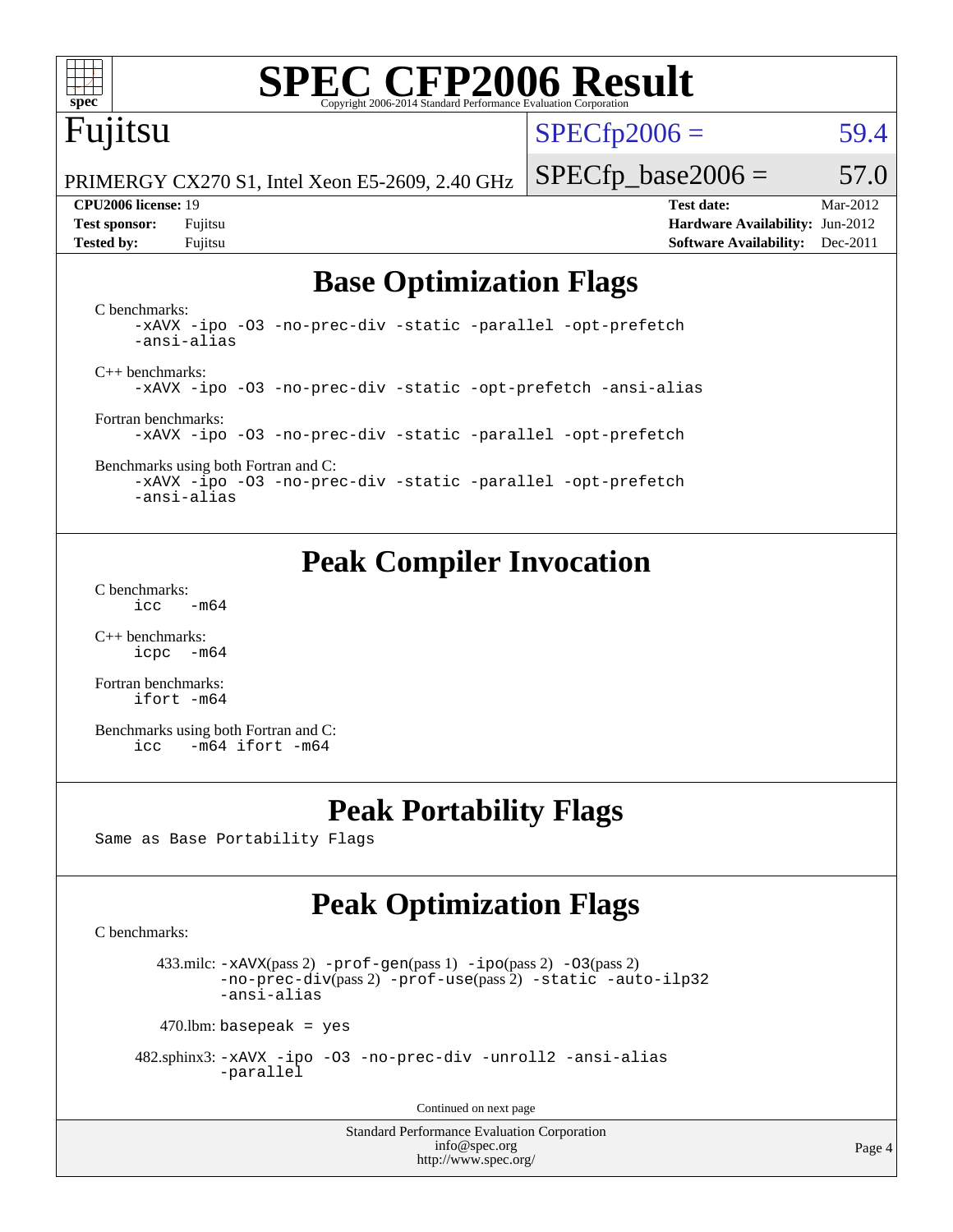

```
 416.gamess: -xAVX(pass 2) -prof-gen(pass 1) -ipo(pass 2) -O3(pass 2)
          -no-prec-div(pass 2) -prof-use(pass 2) -unroll2
          -inline-level=0-scalar-rep--static
```
434.zeusmp: basepeak = yes

437.leslie3d: basepeak = yes

 459.GemsFDTD: [-xAVX](http://www.spec.org/cpu2006/results/res2012q3/cpu2006-20120620-23073.flags.html#user_peakPASS2_FFLAGSPASS2_LDFLAGS459_GemsFDTD_f-xAVX)(pass 2) [-prof-gen](http://www.spec.org/cpu2006/results/res2012q3/cpu2006-20120620-23073.flags.html#user_peakPASS1_FFLAGSPASS1_LDFLAGS459_GemsFDTD_prof_gen_e43856698f6ca7b7e442dfd80e94a8fc)(pass 1) [-ipo](http://www.spec.org/cpu2006/results/res2012q3/cpu2006-20120620-23073.flags.html#user_peakPASS2_FFLAGSPASS2_LDFLAGS459_GemsFDTD_f-ipo)(pass 2) [-O3](http://www.spec.org/cpu2006/results/res2012q3/cpu2006-20120620-23073.flags.html#user_peakPASS2_FFLAGSPASS2_LDFLAGS459_GemsFDTD_f-O3)(pass 2) [-no-prec-div](http://www.spec.org/cpu2006/results/res2012q3/cpu2006-20120620-23073.flags.html#user_peakPASS2_FFLAGSPASS2_LDFLAGS459_GemsFDTD_f-no-prec-div)(pass 2) [-prof-use](http://www.spec.org/cpu2006/results/res2012q3/cpu2006-20120620-23073.flags.html#user_peakPASS2_FFLAGSPASS2_LDFLAGS459_GemsFDTD_prof_use_bccf7792157ff70d64e32fe3e1250b55)(pass 2) [-unroll2](http://www.spec.org/cpu2006/results/res2012q3/cpu2006-20120620-23073.flags.html#user_peakOPTIMIZE459_GemsFDTD_f-unroll_784dae83bebfb236979b41d2422d7ec2) [-inline-level=0](http://www.spec.org/cpu2006/results/res2012q3/cpu2006-20120620-23073.flags.html#user_peakOPTIMIZE459_GemsFDTD_f-inline-level_318d07a09274ad25e8d15dbfaa68ba50) [-opt-prefetch](http://www.spec.org/cpu2006/results/res2012q3/cpu2006-20120620-23073.flags.html#user_peakOPTIMIZE459_GemsFDTD_f-opt-prefetch) [-parallel](http://www.spec.org/cpu2006/results/res2012q3/cpu2006-20120620-23073.flags.html#user_peakOPTIMIZE459_GemsFDTD_f-parallel)

 465.tonto: [-xAVX](http://www.spec.org/cpu2006/results/res2012q3/cpu2006-20120620-23073.flags.html#user_peakPASS2_FFLAGSPASS2_LDFLAGS465_tonto_f-xAVX)(pass 2) [-prof-gen](http://www.spec.org/cpu2006/results/res2012q3/cpu2006-20120620-23073.flags.html#user_peakPASS1_FFLAGSPASS1_LDFLAGS465_tonto_prof_gen_e43856698f6ca7b7e442dfd80e94a8fc)(pass 1) [-ipo](http://www.spec.org/cpu2006/results/res2012q3/cpu2006-20120620-23073.flags.html#user_peakPASS2_FFLAGSPASS2_LDFLAGS465_tonto_f-ipo)(pass 2) [-O3](http://www.spec.org/cpu2006/results/res2012q3/cpu2006-20120620-23073.flags.html#user_peakPASS2_FFLAGSPASS2_LDFLAGS465_tonto_f-O3)(pass 2) [-no-prec-div](http://www.spec.org/cpu2006/results/res2012q3/cpu2006-20120620-23073.flags.html#user_peakPASS2_FFLAGSPASS2_LDFLAGS465_tonto_f-no-prec-div)(pass 2) [-prof-use](http://www.spec.org/cpu2006/results/res2012q3/cpu2006-20120620-23073.flags.html#user_peakPASS2_FFLAGSPASS2_LDFLAGS465_tonto_prof_use_bccf7792157ff70d64e32fe3e1250b55)(pass 2) [-inline-calloc](http://www.spec.org/cpu2006/results/res2012q3/cpu2006-20120620-23073.flags.html#user_peakOPTIMIZE465_tonto_f-inline-calloc) [-opt-malloc-options=3](http://www.spec.org/cpu2006/results/res2012q3/cpu2006-20120620-23073.flags.html#user_peakOPTIMIZE465_tonto_f-opt-malloc-options_13ab9b803cf986b4ee62f0a5998c2238) [-auto](http://www.spec.org/cpu2006/results/res2012q3/cpu2006-20120620-23073.flags.html#user_peakOPTIMIZE465_tonto_f-auto) [-unroll4](http://www.spec.org/cpu2006/results/res2012q3/cpu2006-20120620-23073.flags.html#user_peakOPTIMIZE465_tonto_f-unroll_4e5e4ed65b7fd20bdcd365bec371b81f)

[Benchmarks using both Fortran and C](http://www.spec.org/auto/cpu2006/Docs/result-fields.html#BenchmarksusingbothFortranandC):

 435.gromacs: basepeak = yes  $436.cactusADM: basepeak = yes$  454.calculix: [-xAVX](http://www.spec.org/cpu2006/results/res2012q3/cpu2006-20120620-23073.flags.html#user_peakOPTIMIZE454_calculix_f-xAVX) [-ipo](http://www.spec.org/cpu2006/results/res2012q3/cpu2006-20120620-23073.flags.html#user_peakOPTIMIZE454_calculix_f-ipo) [-O3](http://www.spec.org/cpu2006/results/res2012q3/cpu2006-20120620-23073.flags.html#user_peakOPTIMIZE454_calculix_f-O3) [-no-prec-div](http://www.spec.org/cpu2006/results/res2012q3/cpu2006-20120620-23073.flags.html#user_peakOPTIMIZE454_calculix_f-no-prec-div) [-auto-ilp32](http://www.spec.org/cpu2006/results/res2012q3/cpu2006-20120620-23073.flags.html#user_peakCOPTIMIZE454_calculix_f-auto-ilp32) [-ansi-alias](http://www.spec.org/cpu2006/results/res2012q3/cpu2006-20120620-23073.flags.html#user_peakCOPTIMIZE454_calculix_f-ansi-alias)  $481.$ wrf: basepeak = yes

```
The flags files that were used to format this result can be browsed at
http://www.spec.org/cpu2006/flags/Intel-ic12.1-official-linux64.20111122.html
http://www.spec.org/cpu2006/flags/Fujitsu-Platform.20120313.01.html
```
Standard Performance Evaluation Corporation [info@spec.org](mailto:info@spec.org) <http://www.spec.org/>